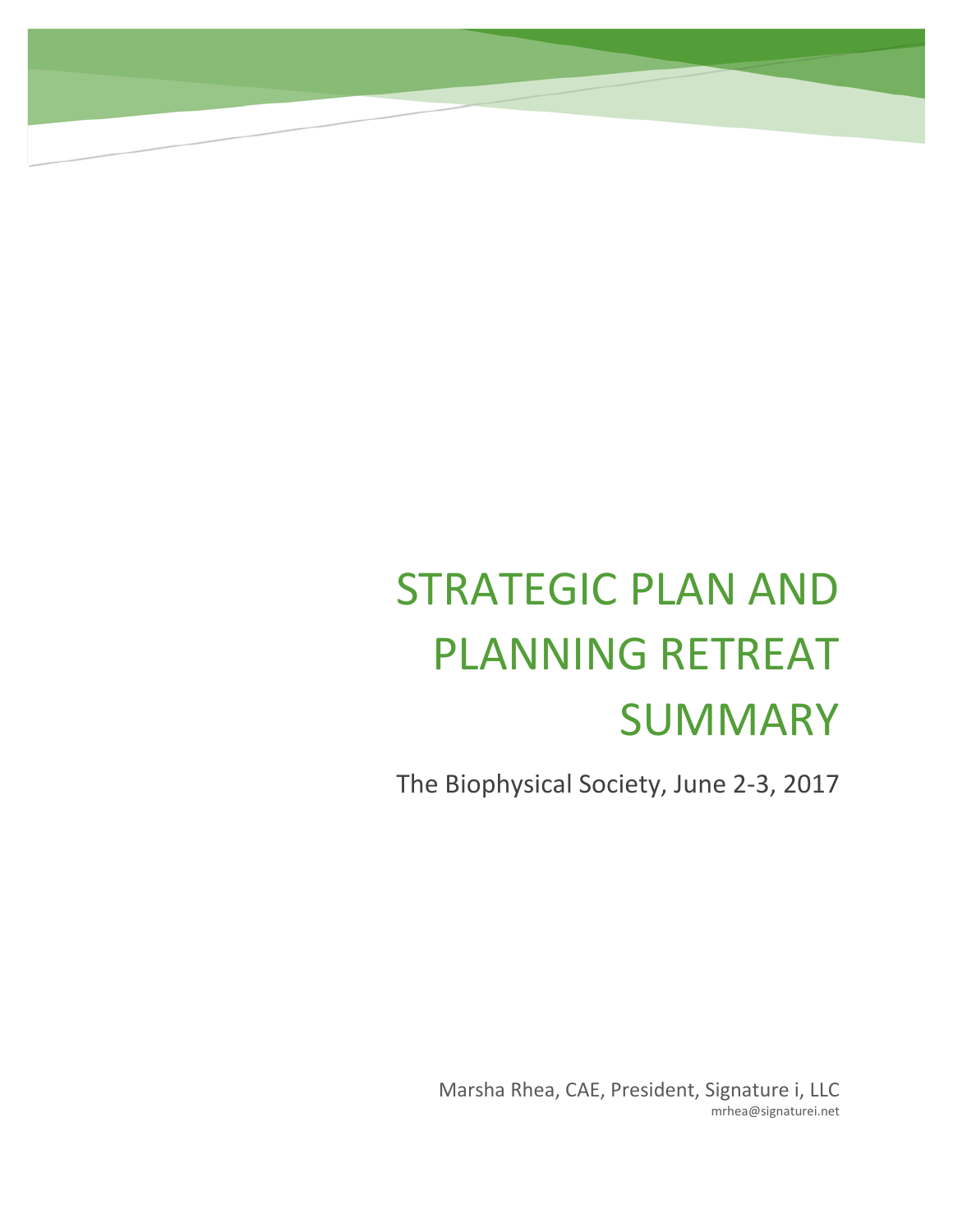#### EXECUTIVE SUMMARY

The Council of the Biophysical Society met June 2‐3, 2017, in Charlottesville, VA, to draft the society's first formal strategic plan. The proposed vision positions the society to take full advantage of the interdisciplinary edge biophysics has as a coherent discipline with powerful quantitative methods that others need. The goals affirm that the society will work globally to enhance knowledge exchange, advocate for the value of biophysics, and support an increasingly diverse next generation of scientists.

During the retreat deliberations, we identified a number of additional revisions or clarifications to the proposed plan. These are included in the draft plan that follows and explained in the commentary that follows each section. Council members will be invited to review and comment on the proposed strategic plan in a shared Google drive. The final plan will be presented to Council for approval in October. This summer the BPS staff will develop an implementation plan identifying the resources and infrastructure investments needed and detailing the specific steps and timing for achieving the plan's goals and objectives.

The Council also identified possible metrics for each goal that can serve as a way to monitor progress toward achieving this plan. If the society is not getting the desired results, the Council can make necessary course corrections in the objectives and initiatives. In this summary report, the proposed metrics are listed after each goal and its objectives for easy reference as the Council evaluates their utility. These metrics don't have to be included in any published strategic plan, as they are primarily intended for the Council's use.

**During the retreat, the Council selected a few objectives and initiatives as near‐term priorities and identified challenges within the society's structure, processes and culture that must be resolved to successfully execute this plan.** We also acknowledged the difficulty of defining what biophysics is and concluded this ambiguity can be accepted as a strategic advantage in a dynamic and evolving scientific field. These discussions are summarized in this report.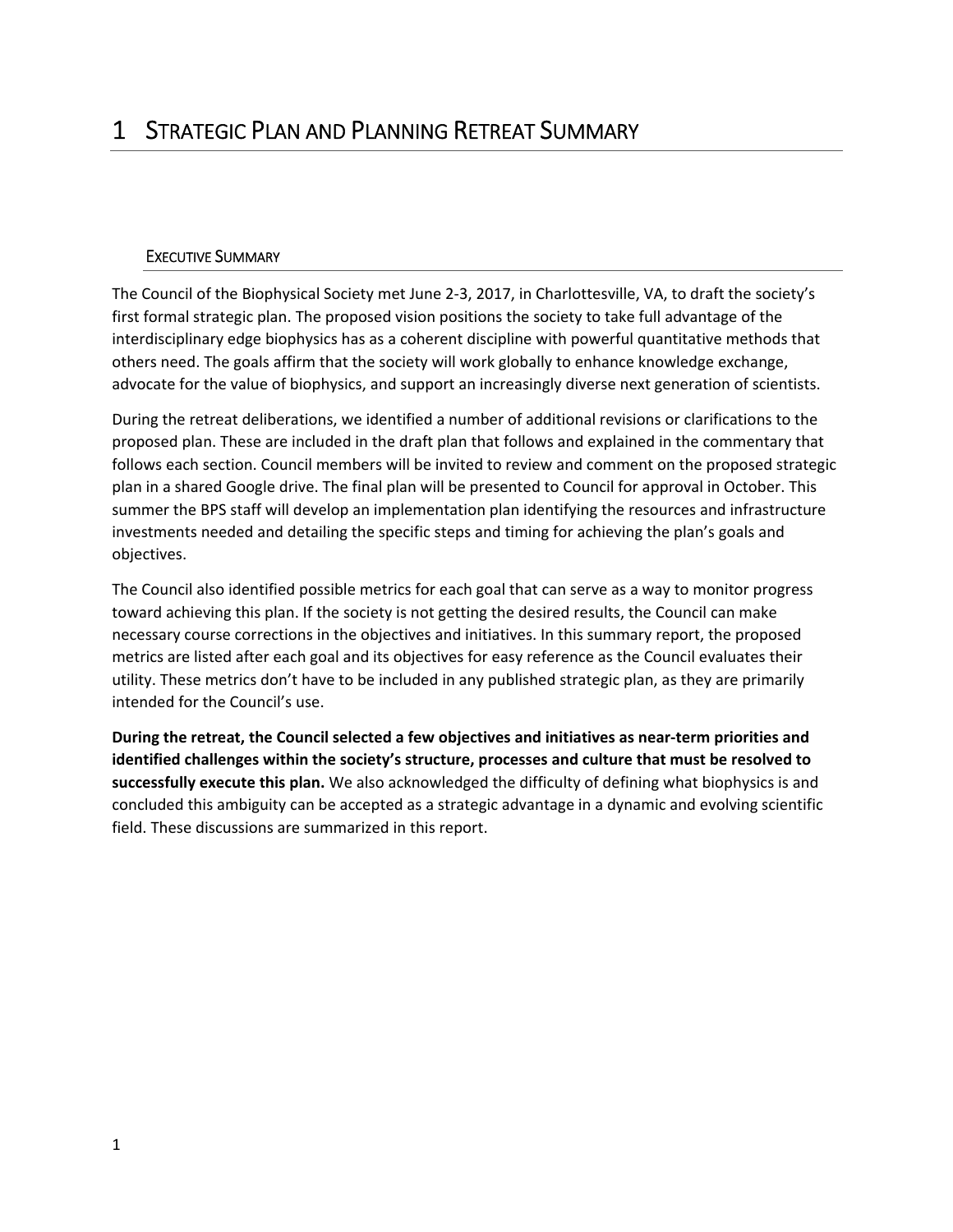# BIOPHYSICAL SOCIETY STRATEGIC PLAN 2017‐2021

#### Vision

Biophysics is identified and recognized as the interdisciplinary scientific discipline that develops the quantitative methods and techniques needed by scientists as they seek fundamental understanding of the biological, chemical, and physical mechanisms of life and work to unlock answers essential to curing disease, solving biological problems, and discovering basic scientific insights.

#### **Mission**

The Biophysical Society convenes and connects a global community of scientists working at the interface of the physical and life sciences and creates, shares, and advocates for biophysical knowledge and methods through programs and communities that support biophysicists.

#### Values

- Scientific excellence
- **•** Integrity and transparency
- Diversity and inclusion
- Community building

#### Goals and Objectives

- **I. Sharing Knowledge in and about Biophysics. The Biophysical Society will strengthen the identity of biophysics as a distinct and integrative discipline that underpins the understanding and evolution of life science.**
	- a. Set a vision and relevant alignment for the *Biophysical Journal* and other society publications to better serve the interests of the global biophysics community.
	- b. Become the digital hub and educational resource for exchanging biophysical knowledge.
	- c. Set a vision and relevant alignment for the Annual Meeting to ensure that its program is developed to attract existing biophysics communities as well as scientists that do not yet identify as biophysicists but use biophysical techniques; ensure that the Meeting addresses the needs of all attendees with particular attention to students and early career scientists; expand the reach of the meetings for members throughout the year.

#### **II. Fostering a Global Community**. **The Biophysical Society will be recognized as the global organization for the exchange of information in and about biophysics.**

- a. Increase the number of non‐US members.
- b. Ensure the international nature of BPS is represented throughout all Society programs.
- c. Establish mutually beneficial relationships with international societies.
- d. In addition to thematic meetings, establish reoccurring topical meetings outside the US to increase global presence.
- e. Provide engagement opportunities for members throughout the world that extend beyond the meetings and publications.
- f. Support people in diverse careers throughout the world.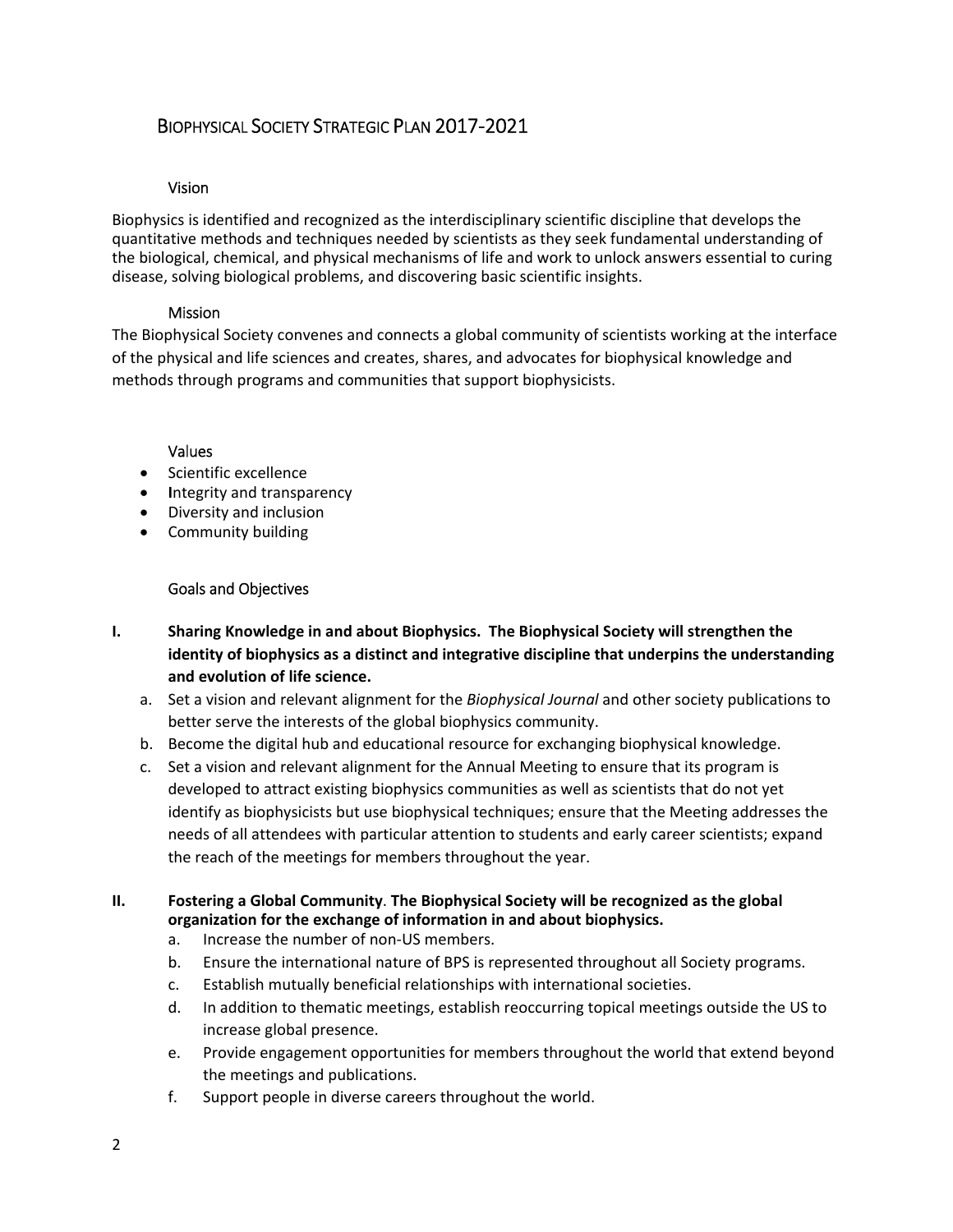- **III. Supporting the Next Generation**. **The Biophysical Society will continuously improve the mechanisms to engage, support, and retain the next generation of biophysicists.**
	- a. Commission a survey for existing BPS early career and student members and prospective members in biophysical laboratories to assess what is working in our current programs, and their additional needs and interests.
	- b. Conduct focus groups during the Annual Meeting to further explore needs and interests.
	- c. Develop programs and goals to address results from the survey and focus group research.
	- d. Engage current and former Biophysical Society members who are in non‐academic careers to help us build a program to provide information and tools about these career opportunities.
	- e. Increase early career representation on Society committees as well as representation from members in non‐academic careers.

#### **IV. Advocating for Biophysics. The Biophysical Society will develop programs to help members communicate the value of biophysics.**

- a. Motivate and mobilize members to communicate the value of biophysics including through the development of a toolkit to help train and equip them.
- b. Expand Biophysics Week as an outreach tool.
- c. Evaluate and align our social media and web presence with our goals in engaging the members and public.
- d. Advocate for governments and other funding bodies to take responsibility for supporting fundamental research.
- e. Advocate that biophysics research should be part of the portfolio of diverse funding agencies, especially outside the United States.

## RECOMMENDATIONS ON STAGING THE PLAN

The Council recommended the staff give top priority to the following objectives in the implementation plan:

- **Set a vision and relevant alignment for the** *Biophysical Journal* **and other society publications to better serve the interests of the global biophysics community.** This issue has been identified in past Council and Member Services Committee discussions. With the Journal reorganizing under the leadership of a new editor, this is a critical point in time to set a clear course.
- **Become the digital hub and educational resource for exchanging biophysical knowledge.** BPS is working to establish an online education journal. This initial work can be redirected into and aligned with this concept of a digital hub and educational resource. This also can be an important platform for increasing member engagement beyond the annual scientific meeting.
- **Motivate and mobilize members to communicate the value of biophysics and develop a toolkit to help train and equip them.** Many members are concerned about the current US political climate and are eager to have an organized way to defend science and promote the value of biophysics. BPS can seize this passion to motivate and mobilize members. Additionally, BPS can help members become ambassadors for the field by providing tools, workshops, and resources they can use to communicate their science to non‐biophysicists.